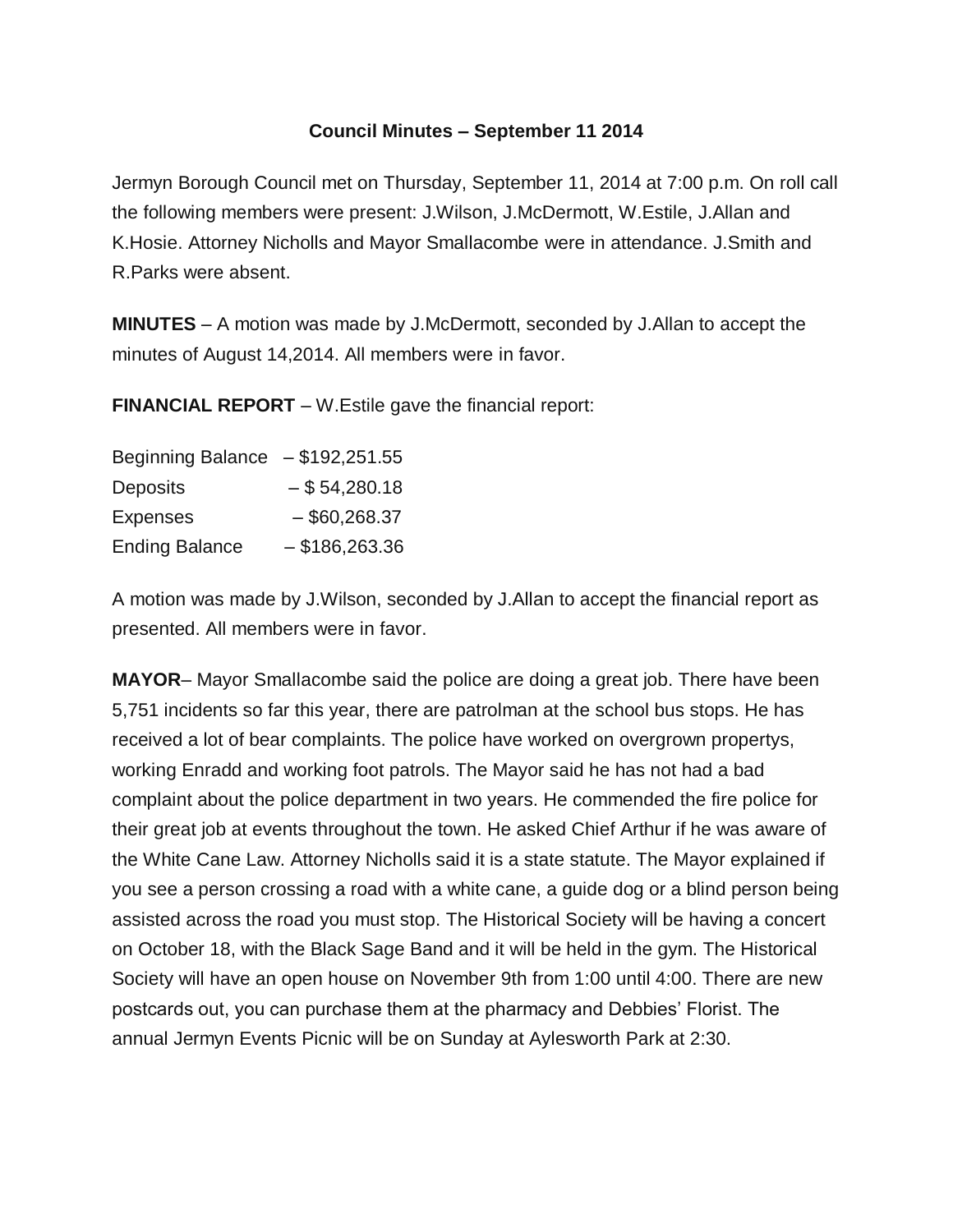**ATTORNEY NICHOLLS** – Attorney Nicholls said he received three proposals for a building inspector, Bureau Veritas, BIU and Northeast inspections. He asked that Fire Chief Ray Rood, look at them. Mr. Rood said he would like to have the Zoning Officer and the Borough Engineer to be included. A motion was made by J.Wilson, seconded by W.Estile to have R.Rood, B.Chase and D.Kutch to review the proposals from the three building inspectors. All members were in favor.

R.Rood asked Attorney Nicholls if he has looked into the Muldoon property on Washington Avenue that was in a fire. Mr. Nicholls said he did not look at it yet. Mr. Rood commended the Crystal and the Artisan for the great job at the convention, winning eight prizes.

**PUBLIC INPUT** – A Mr. Bob Horne address council concerning the driveway permits they paid \$25.00 for back in 2009, what is happening with the project for the sidewalks? K. Hosie said we were informed that the State did not have the funds to finish the project. Mr. Horne asked if the permit is still good. Mayor Smallacombe said it should be unless it states differently on the permit.

Mr. Horne said there has been a lot of speeding down Rushbrook at 4:00 in the morning also dump trucks without a tarp covering their load. Chief Arthur said he will address the problem.

Carol Murnock, 702 Lincoln Avenue ,addressed Council , she said she could not sit on her porch all summer due to the noise for the trucks, she said they shake the porch. The Mayor said he will contact our State Representatives to see if they can help in anyway. K. Hosie said our Chief will have our officers out there.

Floyd Celli, 642 Washington Avenue asked if there is a date yet to fix the alley behind his property. He said he heard there was going to be a petition about the alley? The Mayor said he heard about a petition. Mr. Celli said he did not want a petition to stall his project. Mr. Celli expressed his frustration about how long it is taking to get his problems solved. He said Mr. Burton came to see him the Monday after the last council meeting and Mr. Burton said he would get back to Mr. Celli in a few days, its been four weeks and he has not heard a word from anybody. Mr. Celli feels like he is being lied to and no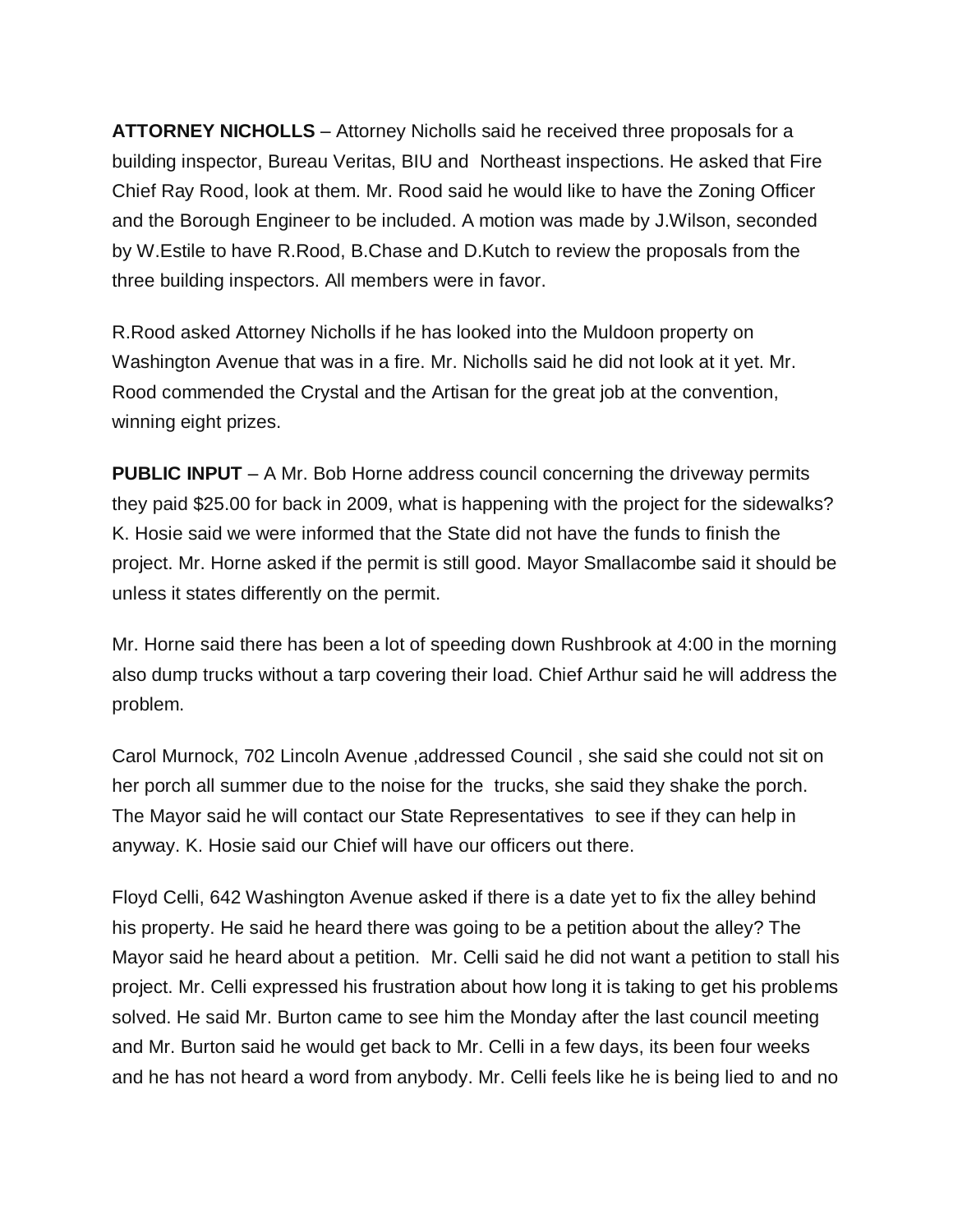one helps him. Mrs. Hosie said we do our best, we try to do what we can. Mr. Celli said it is not good enough.

Mr. Celli said what good is public input? Mrs. Hosie said we cannot hold the contractors hand. Mr. Celli said how can you even consider Bureau Veritas's proposal? Mrs. Hosie asked if Mr. Celli had called Mr. Burton? Mr. Celli said no. Mrs. Hosie said you could have called me and asked for Mr. Burton's phone number.

Andy Whitiak, 512 Garfield, said he has been part of Jermyn for 50 years, and he loves this town, but doesn't like what's going on. He said that he supports the police department. He doesn't understand why something wasn't done years ago about the trucks. He said he got sand on his new vehicle parked at the post office. He said the trucks are going to kill someone. Mr. Whitiak said he lost money over a sign for four months and speed traps on 107. He asked that the cars don't pull into his parking lot when being pulled over. He said that the police got two of the drug houses in town and there is a about a dozen to go. He asked how many full time employees does the borough have? Mrs. Hosie said four. Mr. Whitiak asked how many lived in Jermyn? Mrs. Hosie said two. Mr. Whitiak feels if someone works full time in Jermyn they should live in Jermyn. K. Hosie said there is nothing in our policy stating that employees have to live in Jermyn. Mr. Whitiak asked how many are salaried? Mrs. Hosie said two and if Chief Zellers comes back Chief Arthur would drop down to an officer. Mr. Whitiak asked if pictures of our police officers could be put on a wall, he said he doesn't know any of them.

Mr. Whitiak asked if 107 could be zoned commercial? Mr. Nicholls said someone could file a petition and it would go to the Zoning and Planning Commissio ns.Mr. Nicholls said any one can do it. Mr. Whitiak suggested that the meetings be publicized on a public channel, other towns do it. Have more people coming to meetings not chasing them away. He said we need speed checks not speed traps.

Ann Horne, 320 Rushbrook, said the Manor across the street from her home, does anyone know what they are going to do with it? The secretary said it has been sold but does not know what their intentions are. Mrs. Horne said they are keeping the grass cut down.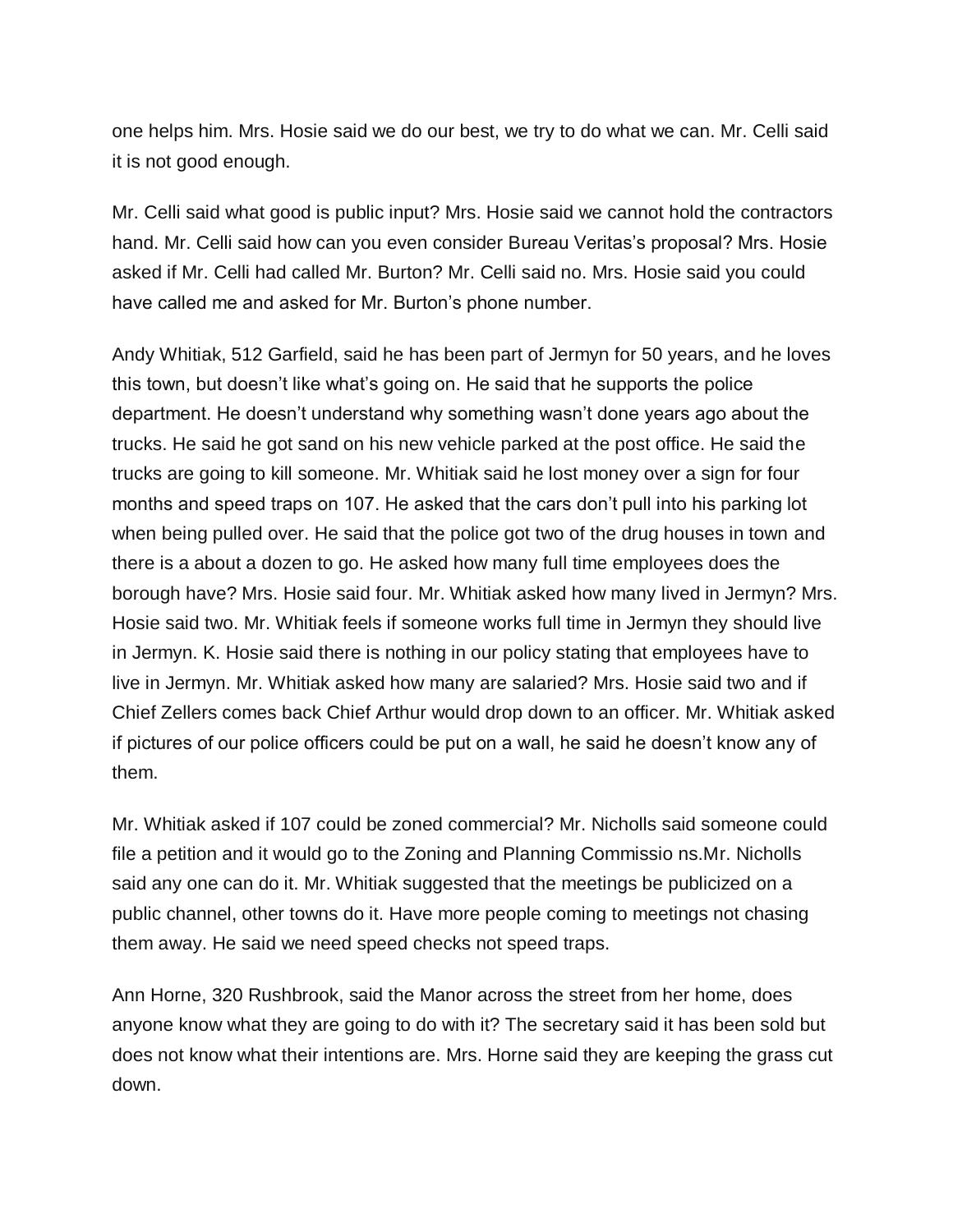Mr. Whitiak said that someone who comes in his business said there is prostitution in town. The Mayor asked that Mr. Whitiak contact the police when he hears something.

**WRIGHT CENTER** – A Ms. Kellen Kraky from the Wright Center asked council for their approval and support for their 5-k and health fair being held on October 5. Mr. Estile said there were a lot of problems last year. The runners were on the wrong side of the cones, there was no help from the Borough of Archbald. Mr. Estile said he does not have any fire police to help. Ms. Kraky said she will approach Archbald and the Lackawanna College Cadets will help with traffic control. The Chief asked if they would be willingly to pay for an officer, like they did last year? Ms. Kraky said yes they would. Mrs. Hosie said that the Wright Center has to supply help.

A motion was made by J.McDermott seconded by J.Wilson to allow the Wright Center to hold their 5K walk/run and health fair on October 5. All members were in favor.

Mr. Art Wilson asked if public input can be limited? K. Hosie said yes according to Roberts' Rules of Order we can limit public input to five minutes for each person and we will be looking into it in the near future.

**FINANCE**– A motion was made by J.Wilson, seconded by J.Allan to approve the invoices in the amount of \$ 2,668.53. All members were in favor.

**PUBLIC WORKS** – K.Hosie said we have received two applications for the DPW position and will hold off until next month , we are putting another ad in the Carbondale News.

**PUBLIC SAFETY** – J.Wilson reported that 5 trees were taken down on Bacon Street and the Shade Tree are looking into taking two more down on Rushbrook Street, these projects were not funded with grant money.

Junior Councilman Brian Swatt reported that he has been looking into grants on websites, he said he will compile a list and get it to the Mayor and the Chief.

## **NEW BUSINESS**

Bids were opened for the 2014-2015 Insurance Package: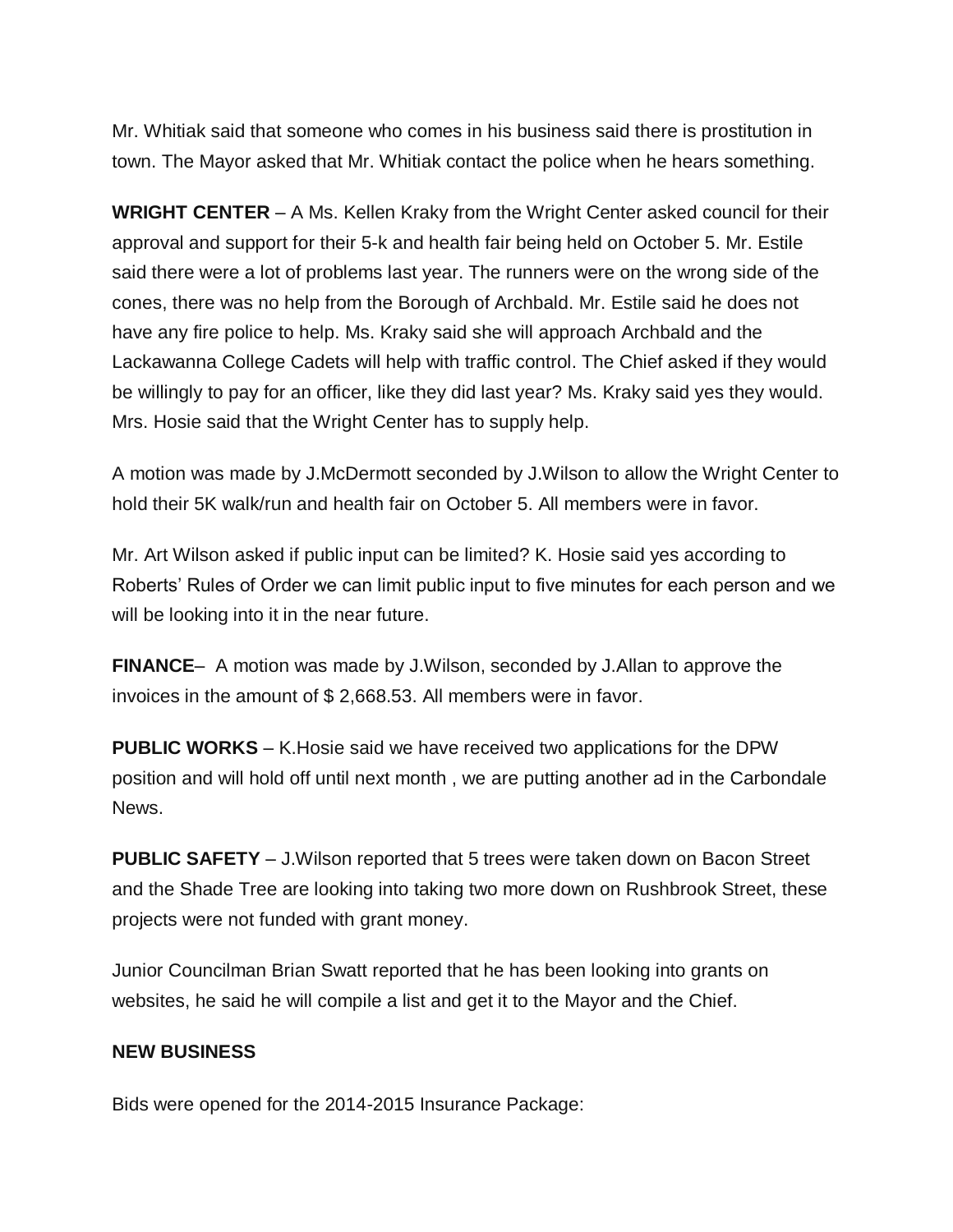DGK – \$81,094.00  $EHD - $79,180.00$ 

The bids were given to Attorney Nicholls for review.

**DRONES** – There have been complaints about a drone in town. Attorney Nicholls said he will look into it. B.Chase said they adopted an ordinance in a town south of us. The Mayor asked if the Chief could check with other police departments. J. McDermott asked if the Fire Chief can shut down a drone at a fire scene. Mr. Rood said he cannot control it. K. Hosie said she has concerns that it may cause a distraction for the police and firefighters.

**ALLEY BEHIND CONVENIENT** – K. Hosie reported that W.Estile and herself addressed an issue at the alley alongside 110 Franklin Street. The residents fence has been damaged twice by large trucks going through the alley. It was discussed that perhaps the borough could put ballards in. The Mayor said we have to be careful because if someone hit one of the ballards, the borough could be liable. Mr. Estile said the ballards are expensive. It was decided that the borough cannot help and the secretary was asked to send a letter to the homeowner.

J.Wilson said the Shade Tree will be purchasing three welcome to Jermyn signs, she asked if the DPW could drill the holes for the signs. She also said they will be applying for a grant to plant more trees and the people will be notified. The STC Commission will be working with Penn State on the natural garden, located in the alley by the field.

Mrs. Wilson said the Historical Society would like to see if they could use the first and second floor of the DPW garage to store and open to the public all the historical artifacts. As the building is over 100 years old perhaps they could get on the National Historical Register and perhaps grants may open up. Mrs. Wilson asked if a feasibility study could be set up to explore the possibility of using the DPW garage. K. Hosie placed J.McDermott, B.Parks and J. Wilson to be on the committee. A motion was made by J. Wilson seconded by W.Estile , to establish a feasibility Committee made up of three members each of the Jermyn Council and Jermyn Historical Society: JoAnne Wilson, Robert Parks, Jeffrey McDermott, Walter Avery , Alice Grzbowski and Thomas O'neil, to study and form a compatible arrangement/agreement between the Jermyn